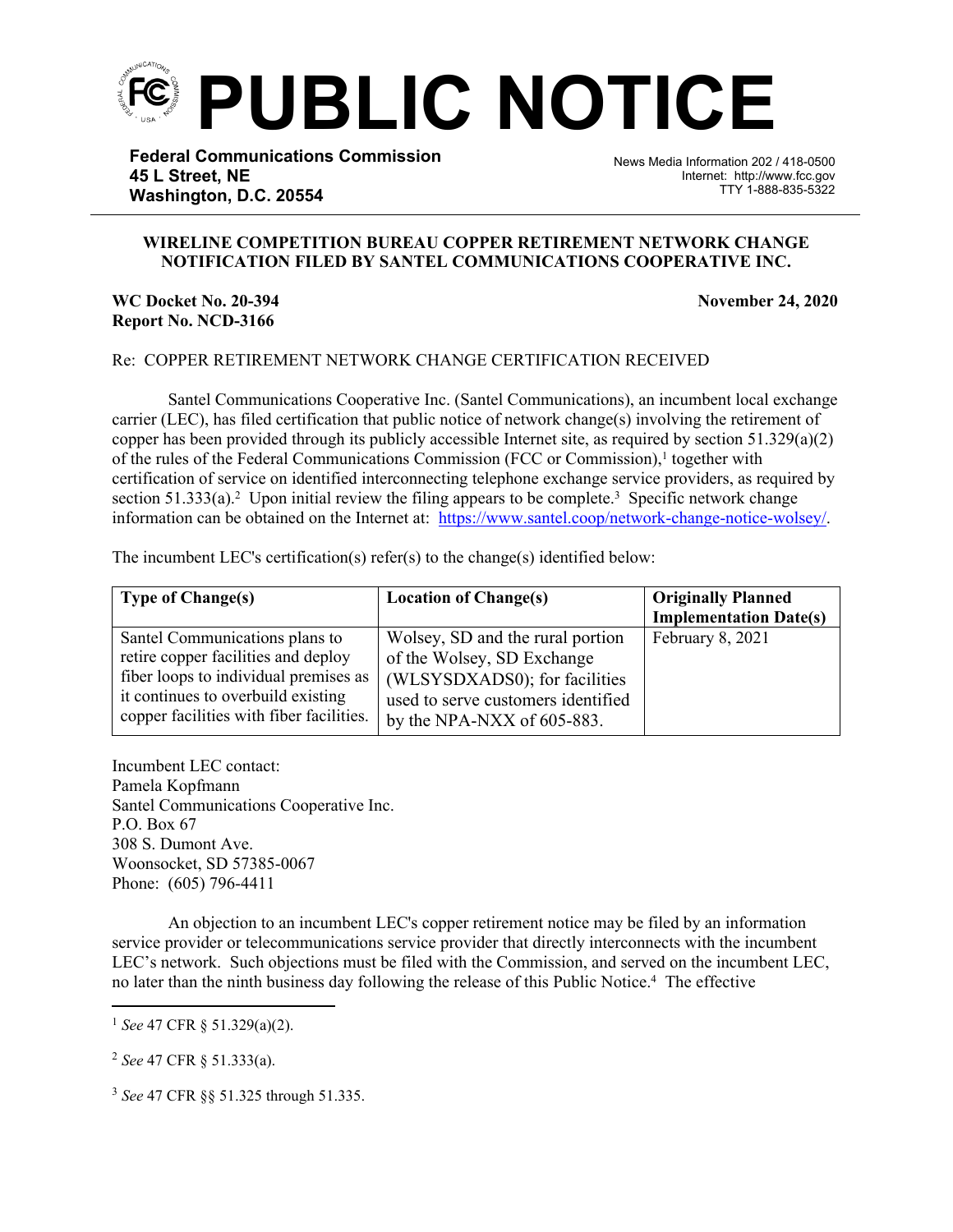implementation date(s) of network changes referenced in standard copper retirement notices are subject to the FCC public notice periods described under section  $51.333(b)(2)$ .<sup>5</sup> For purposes of computation of time when filing a petition for reconsideration, application for review, or petition for judicial review of the Commission's decision, the date of "public notice" shall be the later of 90 days after the release date of this Public Notice, or the release date of any further public notice or order announcing final action, as applicable. Should no petitions for reconsideration, applications for review, or petitions for judicial review be timely filed, the proceeding listed in this Public Notice shall be terminated, and the docket will be closed.

Information service providers and telecommunications service providers that directly interconnect with the incumbent LEC's network may file objections, and other interested parties may file comments, regarding this network change notice using the Internet by accessing the ECFS: [http://apps.fcc.gov/ecfs.](http://apps.fcc.gov/ecfs) Filers should follow the instructions provided on the Web site for submitting comments. Generally, only one copy of an electronic submission must be filed. In completing the transmittal screen, filers should include their full name, U.S. Postal Service mailing address, and the applicable docket number. Interested parties also may comment on this network change notice by sending an e-mail to [NetworkChange@fcc.gov.](mailto:NetworkChange@fcc.gov) The subject line of the e-mail must include the correct NCD Report Number or docket number in order for the comments to be considered in conjunction with this proceeding. All information submitted including names and addresses will be publicly available via the web.

Parties who choose to file paper copies must file an original and one copy of each filing. Such filings can be sent by commercial overnight courier, or by first-class or overnight U.S. Postal Service mail.<sup>6</sup> All filings must be addressed to the Commission's Secretary, Office of the Secretary, Federal Communications Commission. Commercial overnight mail and U.S. Postal Service first-class, Express, and Priority mail must be sent to 9050 Junction Drive, Annapolis Junction, MD 20701.

This proceeding is considered a "permit but disclose" proceeding for purposes of the Commission's ex parte rules.<sup>7</sup> Participants in this proceeding should familiarize themselves with the Commission's *ex parte* rules. Persons making *ex parte* presentations must file a copy of any written presentation or a memorandum summarizing any oral presentation within two business days after the presentation (unless a different deadline applicable to the Sunshine period applies). Persons making oral *ex parte* presentations are reminded that memoranda summarizing the presentation must (1) list all persons attending or otherwise participating in the meeting at which the *ex parte* presentation was made, and (2) summarize all data presented and arguments made during the presentation. If the presentation

<sup>7</sup> 47 CFR § 1.1200 *et seq*.

<sup>4</sup> *See* 47 CFR § 51.333(c).

<sup>&</sup>lt;sup>5</sup> See 47 CFR § 51.333(b)(2). In the absence of filed objections, a notice of copper retirement usually will be deemed final on the 90th day after the release of the Commission's public notice of the filing pursuant to section 51.333(b)(2). However, notice of copper retirement involving facilities that are not being used to provision services to any customers, usually will be deemed final on the 15th day after the release of the Commission's public notice of the filing. *Id*.

<sup>&</sup>lt;sup>6</sup> In response to the COVID-19 pandemic, the FCC has closed its current hand-delivery filing location at FCC Headquarters. We encourage outside parties to take full advantage of the Commission's electronic filing system. Any party that is unable to meet the filing deadline due to the building closure may request a waiver of the comment or reply comment deadline, to the extent permitted by law. *FCC Announces Closure of FCC Headquarters Open Window and Change in Hand-Delivery Filing*, Public Notice, DA 20-304 (rel. Mar. 19, 2020), [https://www.fcc.gov/document/fcc-closes-headquarters-open-window-and-changes-hand-delivery-policy.](https://www.fcc.gov/document/fcc-closes-headquarters-open-window-and-changes-hand-delivery-policy)